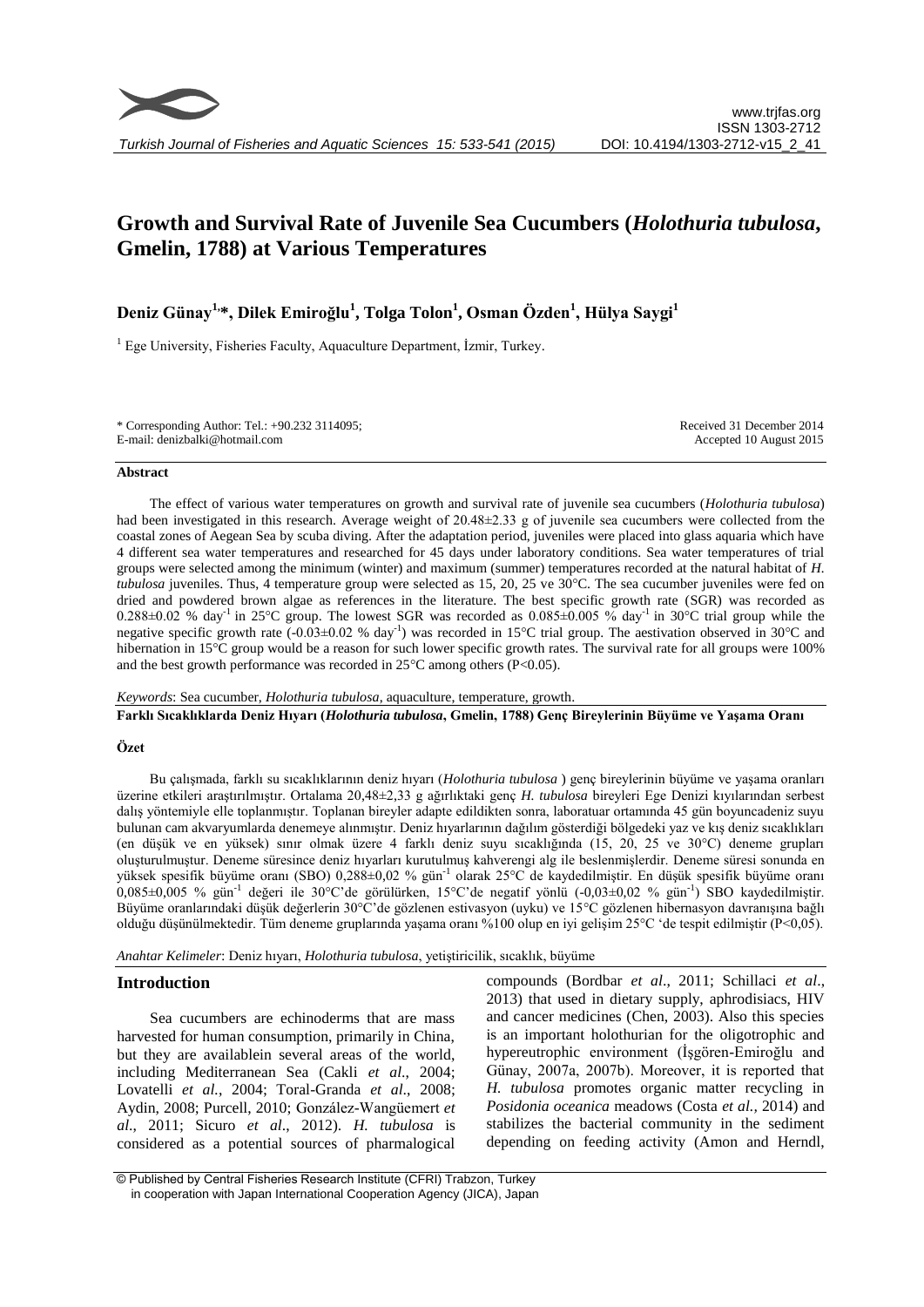1991). They also used for gilthead sea bream fishing with longliners during the summer. However, increasing demand from China and inadequate management of sea cucumber stocks in many countries have resulted in severe over fishing (Kuganathan, 2014; Bruckner, 2006; Conand, 2004; Lovatelli *et al.*, 2004). Similar situations threaten sea cucumber stocks also in Aegean Sea of Turkey. Over fishing of *H. tubulosa* and other Mediterranean aspidochirotid holothurians for commercial use by exporting companies is a serious problem in Turkey (Aydin, 2008; Aydin *et al*., 2011; Sicuro and Levine, 2011). This causes significant decrease in the number of species in natural beds due to its reproduction period which is in the summer times (Günay *et al*., 2011; Kazanidis *et al*., 2014; Mezali *et al*., 2014).

*H. tubulosa* as a deposit-feeder, ingests superficial sediment, feed on non-living detritus and associated microorganisms (Massin and Jangoux, 1976, Moriarty, 1982, Birkeland, 1988) and inhabits *Posidonia oceanica* meadows where it often occurs in dense populations and represents a significant part of the macrozoobenthic biomass of the Mediterranean Sea (Mezali, *et al.,* 2006; Costa *et al*.*,* 2014). Most aspidochirotid holothurians follow the life cycle of pre-auricularia, early, mid and late auricularia and subsequent metamorphosis to the doliolaria (nonfeeding) stage before settlement, pentactula, juvenile and adult stages (Hamel and Mercier, 1996; Hamel *et al*., 2003; Laxminarayana, 2005; Asha and Muthiah, 2002; Asha and Muthiah, 2005).

Many countries have been focused on sea cucumber fisheries management to protect valuable sea cucumber stocks for providing a continuing and sustainable income for the fishermen (Twalibu and Mgaya, 2004; Uthicke,2004; Purcell *et al*., 2014) and there have been many studies on the sea cucumber

aquaculture in order to enhance natural stocks. [Purcell](http://www.sciencedirect.com/science/article/pii/S0044848612005340#bb0295) *et al*. [\(2012\)](http://www.sciencedirect.com/science/article/pii/S0044848612005340#bb0295) reported sea cucumber species that are suitable for the culture and mentioned about the problems to be faced during their aquaculture. In order to rear sea cucumber under culture conditions, optimum physicochemical parameters should be known. Because any change in water quality parameters as temperature, pH, saturated oxygen, free carbondioxide, alkalinity and some other salts may affect the growth and maturity of aquaculture species (Nikolosky, 1963, Jhingram, 1985, Iwama *et al*., 2000). As reported by the previous studies, water temperature is one of the most important physical factor affecting the metabolism (Yang *et al*., 2005), growth and physiological performance of the sea cucumber (Dong *et al*., 2005). There are many studies on effects of temperature on tropical and cold water sea cucumber present in the literature (Yu and Song, 1999; Dong *et al*., 2005; Yang *et al*., 2005; An *et al*., 2009; Lavitra, 2010; Zamora and Jeffs, 2012). The biggest problem for culture of sub-tropical species as Mediterranean ones is the lack of information about optimal rearing conditions. This study aims to reveal the optimum temperature range for rearing of sea cucumber *H. tubulosa* under laboratory conditions.

# **Materials and Methods**

*Holothuria tubulosa*, a member of Holothuroidea classis and wide spread in Mediterranean and Aegean Sea coasts were researched. *H. tubulosa* juveniles (<30 g) were collected from Urla (38°21'48.4"N 26°46'27.1"E), Karaburun (38°38'12.5"N 26°31'25.2"E) and Çeşme (38°18'56.4"N 26°22'54.2"E) coasts of İzmir city of Turkey by scuba diving (Figure 1).

Collected samples were immediately transferred



**Figure 1.** Geographic location of the sea cucumber collecting sites (Black circles indicating the collection sites).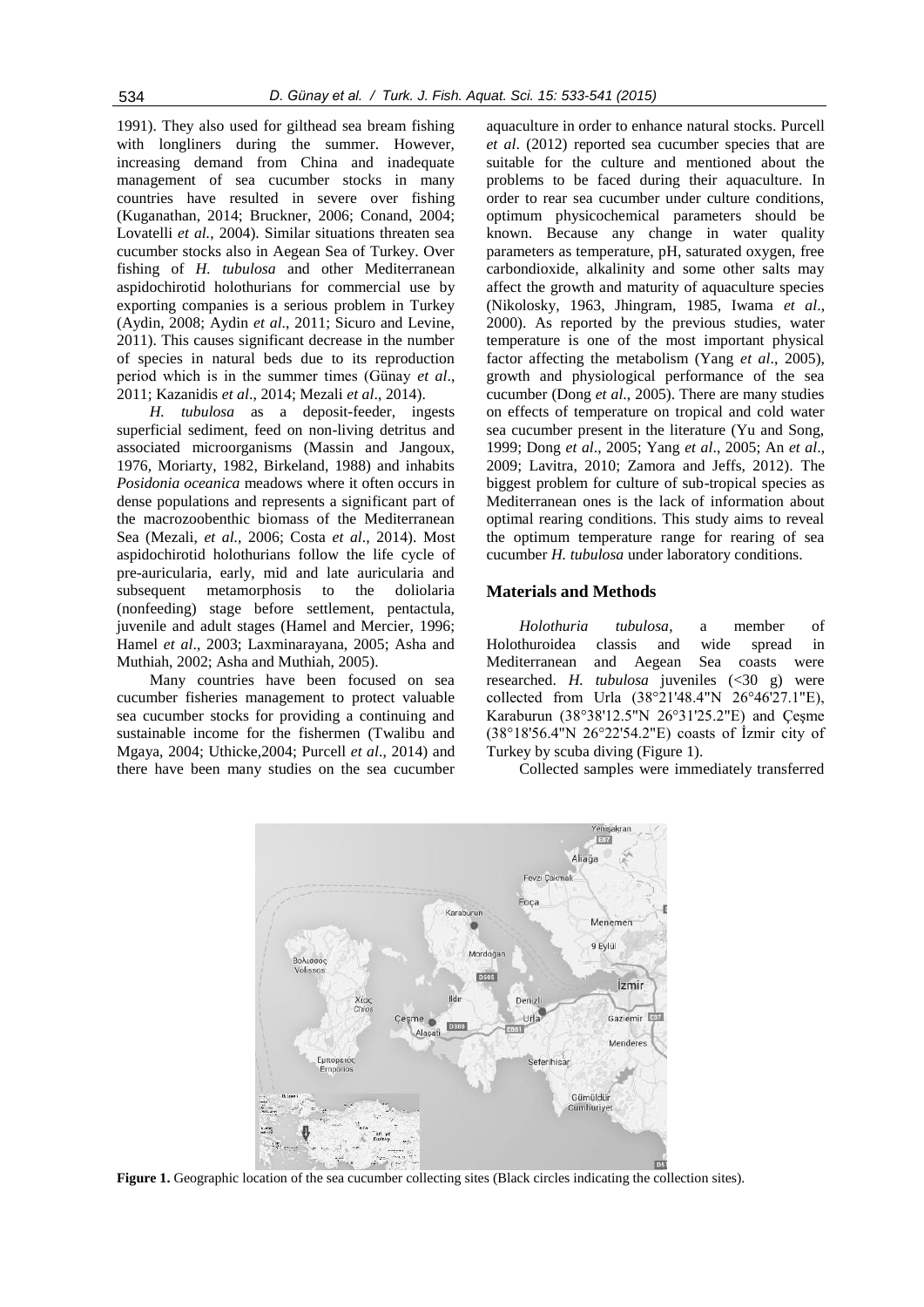to Ege University, Faculty of Fisheries, H. Okan Kamacı Aquaculture Research Unit in Urla and acclimated in 2x2x1 m tanks for 30 days under running sea water and fed by dried brown macroalgae. The juvenile sea cucumbers without any visual defect on body texture were selected, put into bare aquaria without any sediment and starved for 24 h prior to the weighing in order to let sea cucumbers to empty sand, feed and feces in their digestive tracks as indicated by(Slater *et al*., 2009). The wet weighing procedure of was followed as specimen were taken out of water and placed on a dry sponge for 1 min to remove external water (Battaglene *et al*., 1999). Then, weighed to the nearest gram on digital balance (OHAUS, Scout Pro). Selected juveniles with a mean weight of 20.48±2.33 g (min.15.8- max.24.4) were randomly placed into 60 (l)  $x$  50 (w)  $x$  40 (h) cm glass aquaria by 5 individual per aquarium.

The experimental temperatures as 15°C, 20°C, 25°C and 30°C were selected among the temperature range based on the distributional limits of collected sea cucumbers(Yang *et al*., 2005). The seawater temperatures were referred from the records of Turkish State Meteorological Service (TSMS, 2014) and own preliminary measurements on the selected sites. Seawater temperature trial groups had been set with three replicates for each.

All trial aquaria were filled with natural quartz sand as sediment by 5 cm depth. The sediments were sieved using a 1mm mesh to remove large particles and frozen at -21°C to kill meiofauna and rinsed by fresh water prior to placement (Kitano *et al*, 2003). Mechanically filtered seawater taken from the adjacent sea was used in all experiments. One-third of the water in all aquaria was changed with pre-heated seawater for every three days. Saturated oxygen level was monitored daily by digital oxygen-meter (Hanna HI 9142) and kept in the range of 7.2 and 8.5 mg  $L^{-1}$ by continuous aeration through air stones. pH level was in the range of 7-7.8 and monitored daily by pHmeter (Hanna HI 98103). The salinity in all experiment aquariums changed between 38-42 ppt and monitored by handheld refractometer (Atago Smill Refractometer) daily. The light regime was 8h l:16 h d which was provided by 4x40 W fluorescent light and controlled by timers. The seawater temperatures were set in desired level by in-water type thermostatic heaters (Atman, 500W) in each aquarium. The temperature level increased to desired level at a rate of  $2^{\circ}$ C day<sup>-1</sup> and juveniles kept at adjusted temperature for 5 days prior to the experiment in order to acclimatize.

The juvenile sea cucumbers fed on dried and powdered brown macroalgae mixture (50% *Cystoseira barbata*, 50% *Sargassum vulgare*) by 3% of total biomass, daily. The seaweeds are natural feeds for sea cucumber juveniles in post-larval rearing stage. Although, the success of artificial feeds as Algamac in promoting growth of a tropical sea cucumber *Holothuria scabra* has been reported by Giraspy and Ivy (2008), the efficiency on growth of *Holothuria tubulosa* is not well known and commercially availability is limited in Turkey. Thus, a natural macroalgal diet which is successfull in postlarval and nursery rearing stages (Asha and Muthiah, 2007; Liu *et al*., 2010; Yanagisawa, 1998) had been used as feed in this study. The proximate composition of macroalgal diet was analyzed Wendee Analyse Method (Nehring, 1960) and listed in Table 1.

Specific growth rate (SGR) and Survival rate (SR) were calculated as an indicator of growth performance among treatment groups. Specific growth rate (SGR) and Survival Rate (SR) were calculated as follows:

$$
SGR (96 d - 1) = \frac{(\ln Wf - \ln Wi)}{t} \times 100
$$
  
SR (96) =  $\frac{Nf}{Ni} \times 100$ 

where, W*i* and W *f*are initial and final body wet weight of sea cucumbers in each aquarium; t istime of trial in days, N*f* and N*i* are the final and initial number of individuals in each aquarium.

All data were analyzed using descriptive statistics and compared by one-way ANOVA. Normality was determined by Kolmogorov–Smirnov test and homogeneity of variance was analyzed by Levene's test. Duncan's multiple range test was used for post hoc comparison of the means. Data were presented as mean ±SD where means were considered significantly different at P<0.05. All statistical analyses were performed by SPSS 15.00software.

# **Results**

#### **Physicochemical Parameters**

During the experiment period pH values kept among the range 7-7.8 which is ideal for sea cucumber breeding (Figure 2). There were no significant differences for pH values among the treatment groups (P>0.05). Saturated oxygen amount was between 7.2 and 8.5 mg  $L^{-1}$  for all groups without

**Table 1.** The proximate composition of macroalgal diets

| <b>Species</b>     | Crude Matter<br>$\frac{1}{2}$ | Crude Cellulose<br>$\frac{1}{2}$ | Crude Lipid<br>(96) | Crude Ash (%) | Crude Protein<br>$\frac{1}{2}$ | Carbohvdrate<br>(96) |
|--------------------|-------------------------------|----------------------------------|---------------------|---------------|--------------------------------|----------------------|
| Sargassum vulgare  | 90.31                         | 38.40                            | 0.01                | LJ            | 5.52                           | 32.30                |
| Cystoseira barbata | 90.77                         | 5.22                             | 0.01                |               | 5.57                           | 63.97                |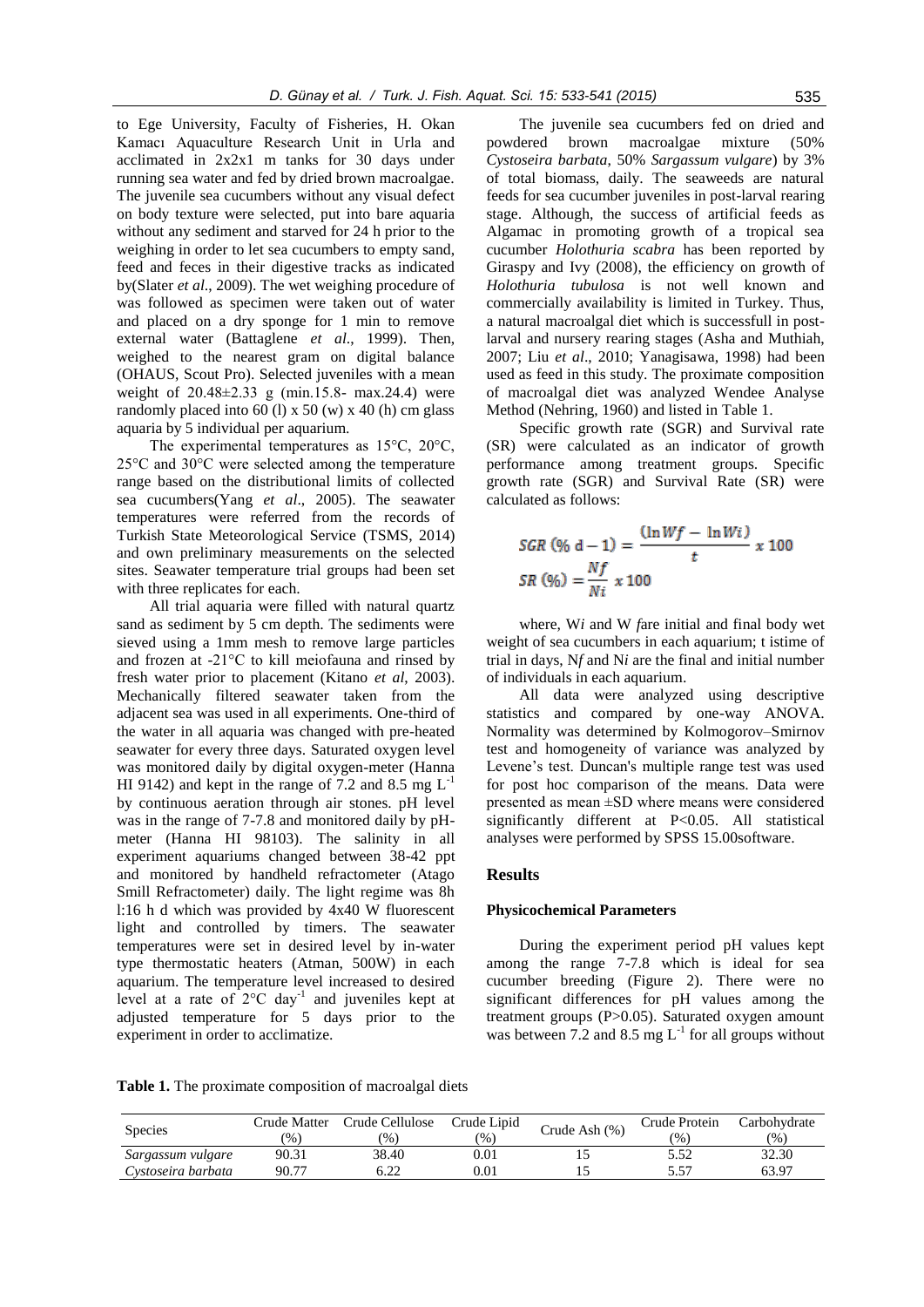any significant difference (P>0.05). Salinity levels showed a simultaneous increasing trend due to the evaporation in all groups but no significant difference had found among groups throughout the experiment period (P>0.05) (Figure 3). Average salinity levels were 38.13±1.37; 39.46±1.50; 40.68±1.99 and 41.97±1.87 ppt at 15, 20, 25 and 30°C treatment groups, respectively.

# **Mean Body Weight, Specific Growth Rate and Survival Rate**

There were significant differences in mean body weights of juveniles among groups (Figure 4). The best growth was determined at 25°C (P<0.05). On the other hand at 30°C, the body weight started to decrease from 22.74±4.81 g to 22.18±16.73 g on the30th day of the experiment. Also, at 15°C (Control), bodyweight decreased from 22.48±3.83 g to 19.81±2.96 g at the last 30 days of the experiment.

Specific growth rate (SGR) also showedits highest value at 25°C and negative value at 15°C (P<0.05) (Figure 5). The SGR valuesrecorded as

0.244±0.04; 0.288±0.02; 0.085±0.005 and -0.03±0.02 % day<sup>-1</sup> at temperature 20, 25, 30 and 15°C (Control), respectively. The maximum SGR was determined as  $0.288 \pm 0.02$  % day<sup>-1</sup>at 25°C. Survival rate (SR) was 100% for all groups.

#### **Discussion**

Recently, popularity of healthy human food has started increasing demand for sea cucumber as much as other considerably natural food recourses. On the other hand, landing of wild sea cucumber have declined continuously due to over exploitation (Conand, 2004; Uthicke, 2004). Therefore, researches on sea cucumber rearing especially in the Far East and Asian countries has been considered more and more. There are plenty of studies focused on physicochemical parameters effects on growth of tropical sea cucumbers (Hamel and Mercier, 1996; Kashenko, 2002; Asha ve Muthiah, 2005; Wang *et al*., 2008; Hu *et al*., 2010). One of the most physicochemical parameter that effecting growth of sea cucumberis the temperature (Dong *et al*., 2006).



**Figure 2.**Changes in pH values (mean±SD).



**Figure 3.** Changes in salinity values (mean±SD).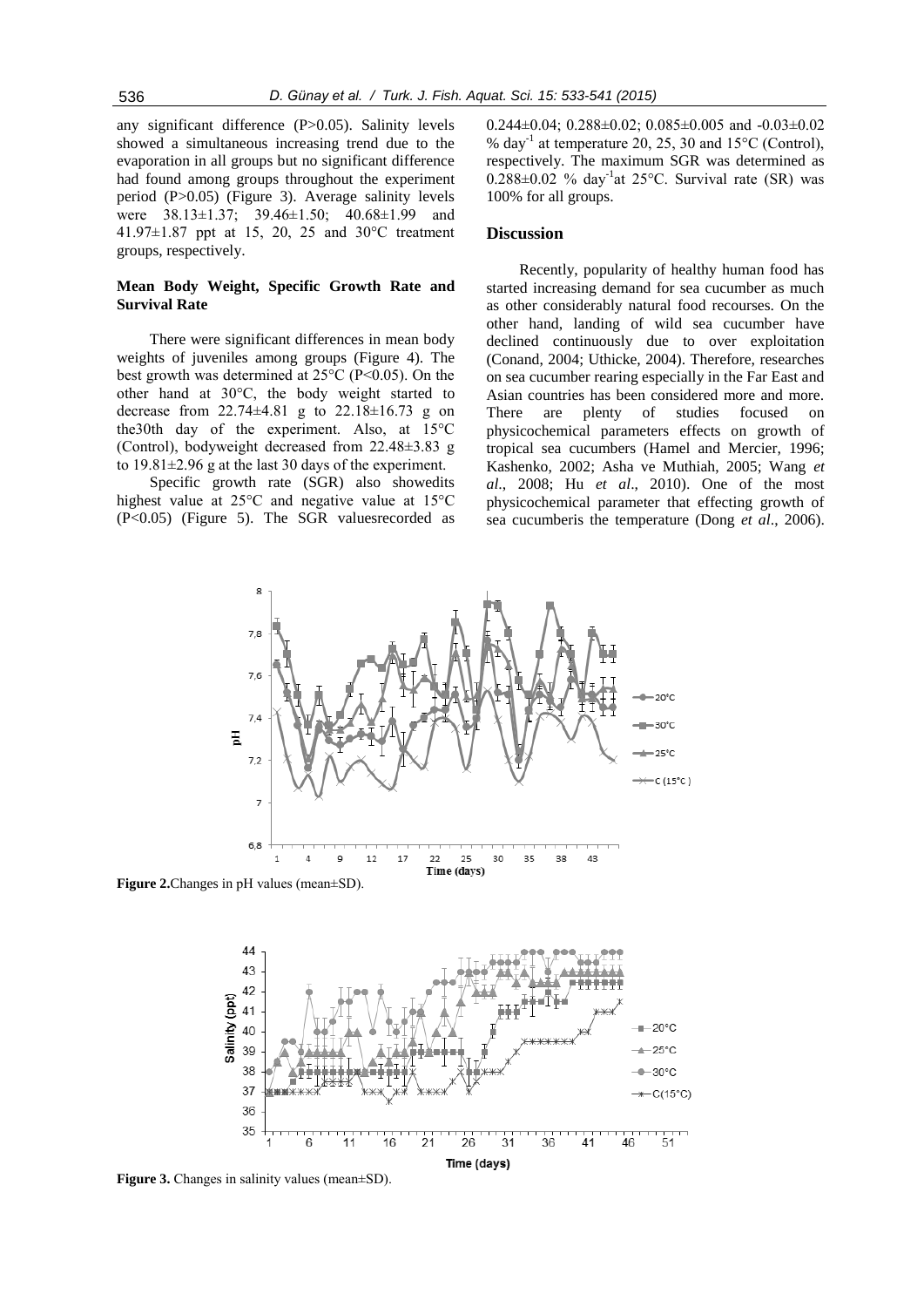

**Figure 4.** Changes in body weights of the sea cucumber juveniles in all groups (mean±SD).



**Figure 5.** Specific growth rate (SGR) of *Holothuria tubulosa* juveniles at different temperatures for 45 days.

However, studies on temperature as a determinant in terms of effecting growth and metabolism are limited and focused on tropical sea cucumbers. The spawning temperature of *H. tubulosa* is the sole knowledge so far about the temperature effect in the culture of the species (Despalatovic *et al*., 2004; Günay *et al*., 2011). Yet, there is no evidence about the temperature effect on the growth or aestivation for *H. tubulosa*. In this study *H. tubulosa* showed the best growth rate at temperature 25°C. There was also a slight increase in weight measurements at 20°C. A temperature below and above optimal rates could result in declined and raised metabolic rate, respectively, while affecting respiratory, feeding and assimilation rate (Landau, 1992). The previous studies reported that optimal temperature for growth is species-specific and in consistent to this study, feeding activity reduced outside temperature tolerance range. In several studies, optimumtemperature for tropical species as *Holothuria atra* and *Holothuria scabra* were reported over 20°C (Seeruttun *et al*., 2007; Lavitra *et al.*, 2010) while optimum temperature for cold water species as *Apostichopus japonicus* and *Stichopus japonicas* were

reported below 20°C as 15-18°C for *Apostichopus japonicus* (Yu and Song, 1999; Asha and Muthiah, 2005) and 5-15°C for *Stichopus japonicus* (Chen, 1990).

Aprevious study on temperature effects on growth-ration reported that SGR value decreased above and below the optimum temperature (An *et al*., 2007, 2009). Similarly, in this study, SGR decreased in temperatures other than 20-25°C. The highest SGR in this study was lower compared to other studies on sea cucumber (Yang *et al*., 2005; An *et al*., 2009; Liu *et al*., 2010; Seo and Lee, 2011). Characteristics of the species, weights of the sea cucumbers juveniles and food types might be the basis for the differences between this study and the others. In this study, all groups fed on the same natural feed (Battaglene *et al*., 1999; Liu *et al*., 2010) that protein and fat values were lower than the artificial feeds. Seo and Lee (2011) reported that SGR of sea cucumbers were significantly affected by dietary protein and lipid levels. It was found by Sun *et al*. (2004) that, *A. japonicus* showed an increase in growth rate with the protein content contained in the formulated feeds and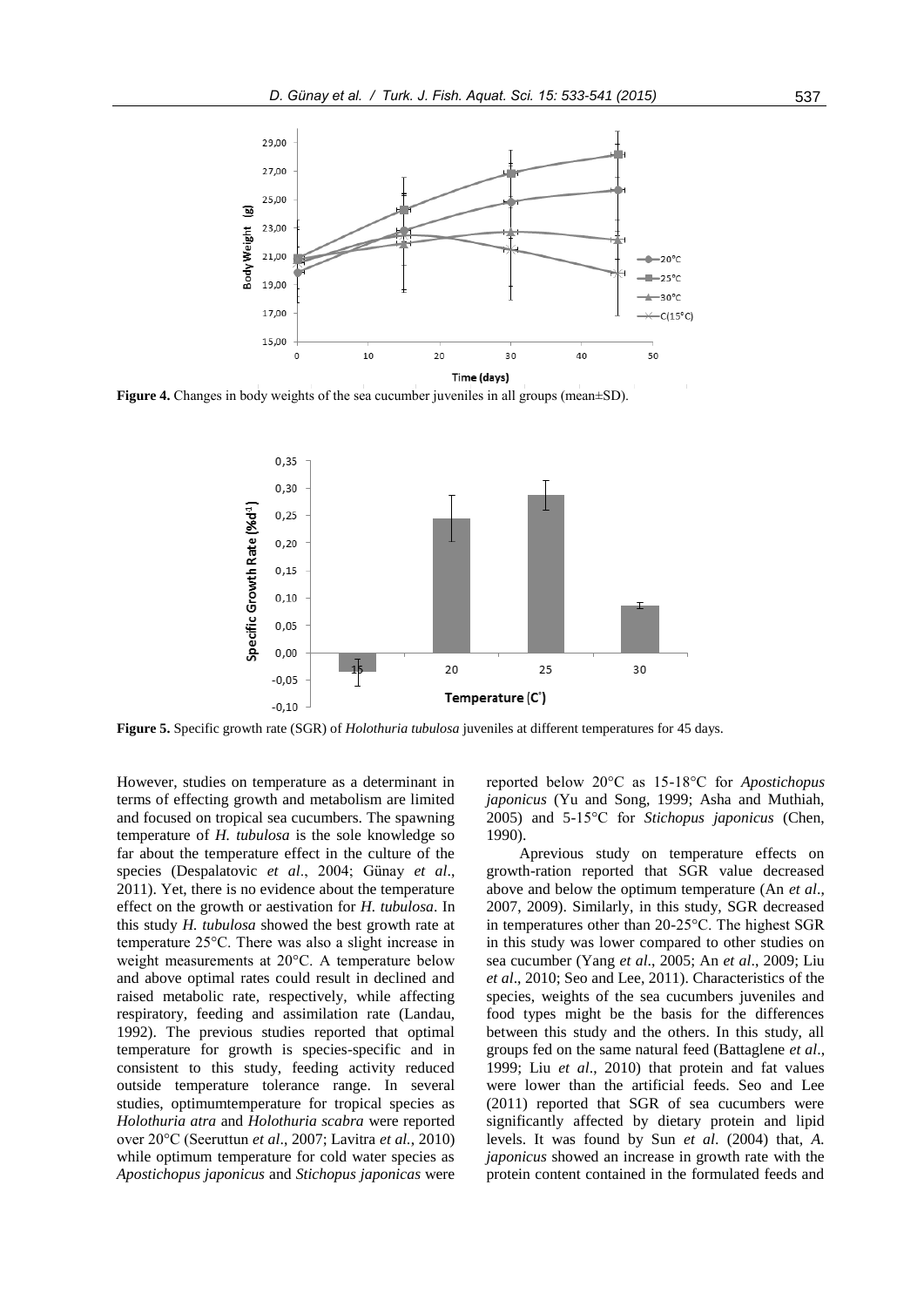the highest growth rate was observed when they were fed with 21.5% protein. Previous studies for *S. japonicus* showed that better growth is occurred when fed on diets containing 18.21-24.18% protein (Zhu *et al*., 2005) and the highest growth rate was observed when they were fed with 33% protein (Seo *et al*., 2011). Chu Yuan kee and Appadoo (2007) reported that *Bohadschia marmorata* fed with a supplement of protein showed a better growth. Previously tested sea cucumbers were tropical species, but Günay (2012) reported inthe study about digestive enzyme activities that feeding *H. tubulosa* with feed containing high protein when cucumber is active phase was suitable for aquaculture.

The minimum and negative SGR occurred at 30 and 15°C, respectively. At both 15 and 30°C, along period of burrowing and inactive behaviors were determined by 24 hours camera record. Four phases of the annual cycle in *A. japonicus* have been reported by Choe (1963) an active phase, during which the animal is active; a prophase of aestivation, during which food consumption decreased gradually; a deep aestivation phase, during which the animal is idle; and a reversion phase, during which the animals recover to pre-aestivation activity. At 30°C a drop of body weight was occurred after day 30. Besides, little or no feces were removed from aquariums daily. It is reported by Gao *et al*. (2009) for *A. japonicus* that there is no increase in weight when entered the prophase of aestivation on Day 40 at 21°C. Yang *et al*. (2005) also reported that, in large and some medium sea cucumbers (73.3–139.3 g), daily food consumption decreased to zero after 11–21 days at 25°C. Therefore, these sea cucumbers were considered as being in enter the aestivation phase. At 15°C, decrease in weight also occurred and no feces were found in the aquariums after 15 days of experiment. Sea cucumbers were observed to be in the hibernation phase after the day 15 at 15°C. Therefore, as soon as the samples entered the prophase of hibernation, feed consumption decreased gradually. A previous study about *A. japonicus* also reported a drop of metabolic rate which directly affect feeding during hibernation or aestivation (Bao *et al*., 2010). The results of this study showed that sea cucumbers in all groups exhibited excellent survival rate (100%) during the study period. Several authors have reported that temperature had significant effects on survival rate and also associated with salinity. 100% survival rate was reported at 23, 27, 25°C for normal salinity of sea water for *A. japonicus* (Hu *et al*., 2010). Chu Yuan kee *et al*. (2007) found that, *B. marmorata*  displayed 100% survival rate at salinity 25 and 35 ppt and 91,67% and 66,65% survival rates in temperature 28 and 32°C, respectively. The reason of the excellent survival rate of this study might be the optimum physicochemical parameters and conditions for *H. tubulosa*. İşgören-Emiroğlu and Günay (2007b), also reported that *H. tubulosa* survived in a wide range of physicochemical parameters. Stocking density had also significant effect on survival rate (Battaglene, 1999; Dong *et al*., 2010). Stocking density of this study was optimum for survival according to Dong *et al*. (2010).

In conclusion, this study showed that optimum growth temperature for *H. tubulosa* was between 20- 25°C for the samples collected from the sea with the mean weight of 20.48±2.33 g. Little or no growth was seen at 15°C and 30°C depending on the hibernation and aestivation. However, considering the present data, further studies will be needed for the optimum dietary protein and lipid levels for growth of juvenile *H. tubulosa*, which is the most common ones and have been exported to the world from Turkey. In addition, further investigation could be carried out with the different sample sizes as a second variant near the temperature. Thus, basic knowledge for establishing a culture stock for sea cucumbers in the Mediterranean region would be provided.

# **Acknowledgement**

This research was supported by Ege University Scientific Research Projects (BAP Project No: 2009/SÜF/008). The authors would like to thank Ege University Scientific Research Projects Department (Izmir, Turkey) for their financial support and Ege University Faculty of Fisheries (Izmir, Turkey) for research infrastructure.

#### **References**

- Amon, M.W.R. and Herndl, G.J. 1991. Deposit Feeding and Sediment: I. Interrelationship Between *Holothuria tubulosa* (Holothurioida, Echinodermata) and the Sediment Microbial Community. Marine Ecology, 12(2): 163–174. doi: 10.1111/j.1439-0485.1991.tb 00250.x
- An, Z., Dong, Y. and Dong, S. 2007. [Temperature](http://www.sciencedirect.com/science/article/pii/S0044848607008873) effects [on growth-ration relationships of juvenile](http://www.sciencedirect.com/science/article/pii/S0044848607008873) Sea Cucumber *[Apostichopus japonicus](http://www.sciencedirect.com/science/article/pii/S0044848607008873)* (Selenka). Original Research Article Aquaculture, 272(1–4): 644-648. doi:10.1016/j.aquaculture.2007.08.038
- An, Z., Dong, Y. and Dong, S. 2009. A High-performence temperature-controlscheme: growth of sea cucumber *Apostichopus japonicus* with different modes of diel temperature. Fluctation. Aquacult Int., 17: 459-467. doi:10.1007/10499-008-9216-4.
- Asha, P.S. and Muthiah, P.S. 2002. Spawning and larval rearing ofsea cucumber *Holothuria* (Theelothuria) *spinifera* Theel. SPC Beche-de-mer Information Bulletin, 16: 11-15.
- Asha, P.S. and Muthiah, P.S. 2005. Effects of temperature, salinity and pH on larval growth, survival and development of thesea cucumber *Holothuria spinifera*  Theel. Aquaculture 250: 823-829. doi:10.1016/j.aquaculture.2005.04.075.
- Asha, P.S. and Muthiah, P.S. 2007. Growth of the hatchery‐produced juveniles of commercial sea cucumber *Holothuria* (*Theelothuria*) *spinifera* Theel. Aquaculture Research, 38(10): 1082-1087. doi: 10.1111/j.1365-2109.2007.01775.x
- Aydin, M. 2008. The commercial sea cucumber fishery in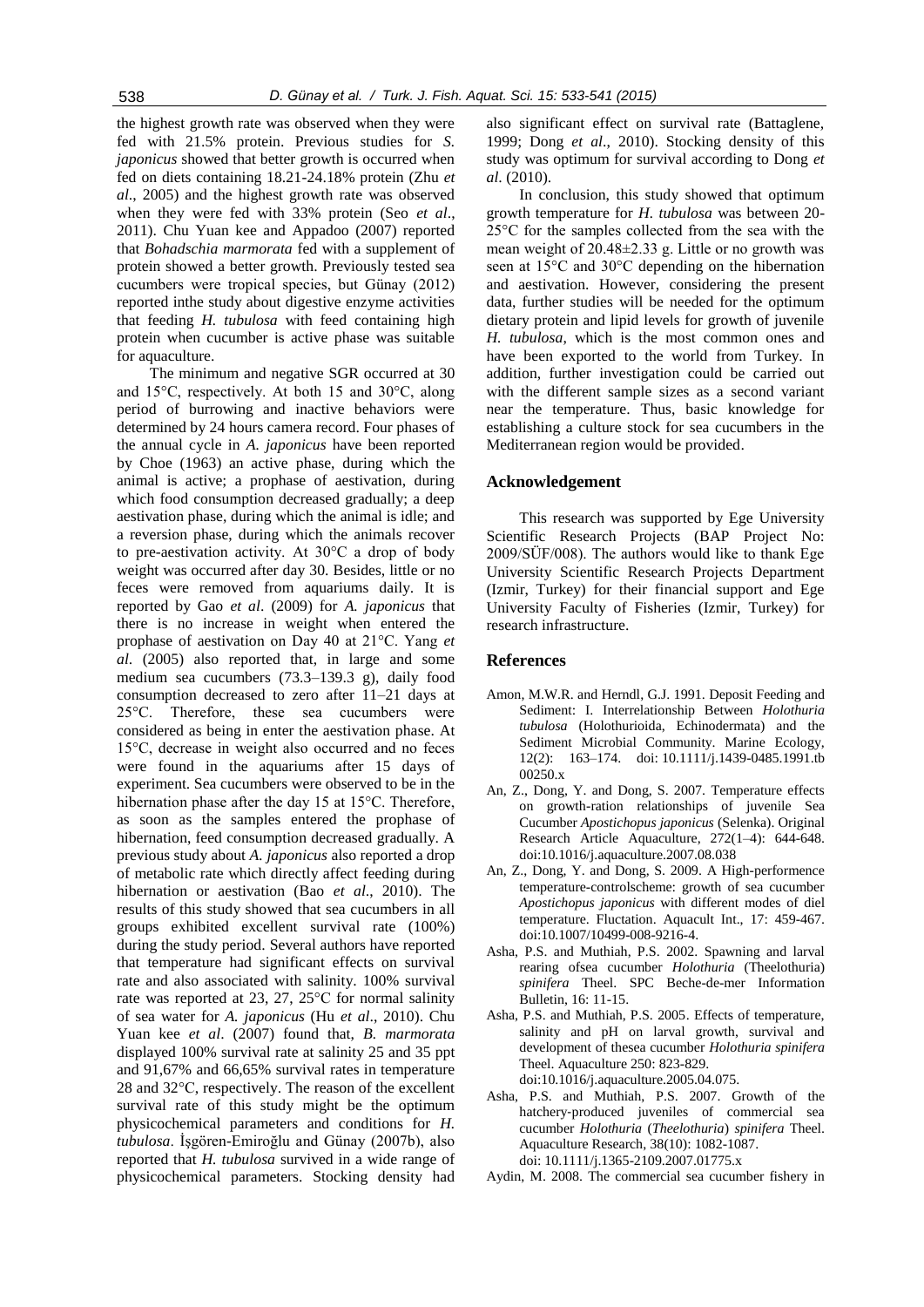Turkey.SPC Beche-de-Mer Inf. Bulletin, 28: 40–41.

- Aydin, M., Sevgili, H., Tufan, B., Emre, Y. and Kӧse, S. 2011. Proximate composition and fatty acid profile of three different fresh and dried commercial sea cucumbers from Turkey. Int. Journal of Food Sci. Tech., 46: 500-508. doi: 10.1111/j.1365-2621. 2010.02512.x
- Bao, J., Dong, S., Tian, X., Wang, F., Gao, Q. and Dong, Y. 2010. Metabolic Rates and Biochemical Compositions of *Apostichopus japonicus* tissue during Periods of inactivitiy. Chinese journal of Oceanology an Limnology, 28: 218-223. doi: 10.1007/s00343-010- 9016-3.
- Battaglene, S.C., Seymour, J.E. and Ramofafia, C. 1999. Survival and growth of cultured juvenile sea cucumbers, *Holothuria scabra*. Aquaculture, 178: 293–322. doi: 10.1016/S0044-8486(99)00130-1
- Birkeland, C. 1988. The influence of echinoderms on coral reef communities. In: M. Jangoux and J.M. Lawrence. (Eds.), Echinoderm studies, Vol. 3, Balkema, Rotterdam: 1-79
- Bordbar, S., Anwar, F. and Saari, N. 2011. High-value components and bioactives from sea cucumbers for functional food - a review. Mar. Drugs, 9: 1761–1805. do[i:10.3390/md9101761](http://dx.doi.org/10.3390/md9101761)
- Bruckner, A.W. 2006. Management and conservation strategies and practices for sea cucumbers. In: A.W. Brukner (Ed.), The proceedings of the technical workshop on the conservation of sea cucumbers in the families Holothuriidae and Stichopodidae, NOAA Technical Memorandum NMFSOPR34, Silver Spring: 74–103.
- Cakli, S., Cadun, A., Kisla, D. and Dincer, T. 2004. Determination of quality characteristics of *Holothuria tubulosa*, (Gmelin, 1788) in Turkish Sea (Aegean Region) depending on sun drying process step used in Turkey. Journal of Aquatic Food Product Technology*,* 13(3): 69-78. doi: 10.1300/J030v13n03\_07.
- Chen, J.X. 1990. Brief introduction to mariculture of five selected species in China. UNDP/FAO Regional Seafarming Development and Demonstration Project. National Inland Fisheries Institute, Kasetsart University Campus, Bangkok, Thailand, 16 pp.
- Chen, J. 2003. Overwiew of Sea Cucumber Farming and Sea Ranching Practices in China. SPC Bech-de-mer Inf. Bulletin, 19: 18-23.
- Choe, S. 1963. Study of sea cucumber: morphology, ecology and propagation of sea cucumber. Kaibundou Publishing House, Tokyo, Japan, 219 pp.
- Chu Yuan kee, M.J. and Appadoo, C. 2007. Effects of Temperature Salinity and Feed on the Survival and Growth of Juvenile Sea Cucumber *Bohadschia marmorata* .Journal of Coastal Development, 11(1): 29-39.
- Conand, C. 2004. Present status of world sea cucumber resources and utilization: an international overview. In: A. Lovatelli, C. Conand, S. Purcell, S. Uthicke, J.F. Hamel and A. Mercier (Eds.), Advances in sea cucumber aquaculture and management, FAO, Rome: 13–23
- Costa, V., Mazzola, A. and Vizzini, S. 2014. Holothuria tubulosa Gmelin 1791 (Holothuroidea, Echinodermata) enhances organic matter recycling in *Posidonia oceanica* meadows. Journal of Experimental Marine Biology and Ecology, 461: 226– 232. doi: 10.1016/j.jembe.2014.08.008.
- Despalatovic, M., Grubelic, I., Siminovic, A., Antolic, B.

and Zuljevic, A. 2004.Reproductive Biology of the Holothurian *Holothuria tubulosa* (Echinodermata)in the Adriatic Sea. Journal of Mar. Biological Association of the UK, 84: 409-414. doi: 10.1017/S0025315404009361h

- Dong, Y.W., Dong, S.L., Tian, X.L., Wang, F. and Zhang, M.Z. 2006. Effects of diel temperature fluctuations on growth, oxygen consumption and proximate body composition in the sea cucumber *Apostichopus japonicus* Selenka. Aquaculture, 255: 514–521. doi:10.1016/j.aquaculture.2005.12.013
- Dong, S., Liang, M., Gao, Q., Dong, F.Y. and Tian, X. 2010. Intra-specific effects of sea cucumber (*Apostichopus japonicus*) with reference to stocking density and body size. Aquaculture Research, 41: 1170-1178. doi:10.1111/j.1365-2109.2009.02404.x
- Gao, F., Yang, H., Xu, Q., Wang, F. and Liu, G. 2009. Effect of water temperature on digestive enzyme activity and gut mass in sea cucumber *Apostichopus japonicus* (Selenka), with special reference to aestivation. Chinese Journal of Oceanology and Limnology, 27(4): 714-722. doi: 10.1007/s00343-009- 9202-3.
- Giraspy, D.A.B. and Ivy, G. 2008. The influence of commercial diets on growth and survival in the commercially important sea cucumber Holothuria scabra var. versicolor (Conand, 1986)(Echinodermata: Holothuroidea). SPC Bech-de-mer Inf. Bulletin, 28: 46-51.
- González-Wangüemert, M., Conand, C., Uthicke S., Borrero-Pérez, G., Erzini, K. and Serrao, E. 2011.Sea cucumbers: the new resource for a hungry fishery (CUMFISH). Ecologi@. 3: 65–67.
- Günay, D., İşgören-Emiroğlu, D. and Tolon, T. 2011. Spawning Technic of Sea Cucumber, 16. Traditional Fisheries Symp., Antalya.
- Günay, D. 2012. Investigation of digestive enzyme activities in sea cucumbers (*Holothuria tubulosa* G., 1778), PhD thesis, İzmir: Ege University, 69 pp.
- Hamel, J.F. and Mercier, A. 1996. Early development, settlement, growth, and spatial distribution of the sea cucumber *Cucumaria frondosa* (Echinodermata: Holothuroidea). Can. J. Fish. Aquat. Sci., 53: 253– 271. doi: 10.1139/f95-186
- Hamel, J.F., Ycaza-Hidalgo, R. and Mercier, A. 2003. Larvaldevelopment and juvenile growth of the Galápagos sea cucumber *Isostichopus fuscus*. SPC Beche-de-mer Information Bulletin, 18: 3-8.
- Hu, M., Li, Q. and Li, L. 2010. Effect of salinity and temperature on salinity tolerance of the sea cucumber *Apostichopus japonicus.* Fish Sci., 76: 267-273. doi: 10.1007/s12562-010-0214-x.
- Iwama, G.K., Vijayan, M.M. and Morgan, J.D. 2000. The stress response in fish. Icthyology, Recent research advances Oxford and IBH Publishing Co, Pvt. Ltd., N. Delhi, 453 pp
- İşgören-Emiroğlu, D. and Günay, D. 2007a. The effect of sea cucumber *Holothuria tubulosa* (G., 1788) on nutrient and sediment of Aegean Sea shores. Pakistan Journal of Biological Sciences, 10: 4:586-589. do[i:10.3923/pjbs.2007.586.589](http://dx.doi.org/10.3923/pjbs.2007.586.589)
- İşgören-Emiroğlu, D. and Günay, D. 2007b. The effect of sea cucumber *Holothuria tubulosa* (G., 1788) on nutrient and organic matter contents of bottom sediment of oligotrophic and hypereutrophic shores. Fresenius Environmental Bulletin, 16(3): 290-294.
- Jhingram, V.G. 1985. Fish and fisheries of India. Hindustan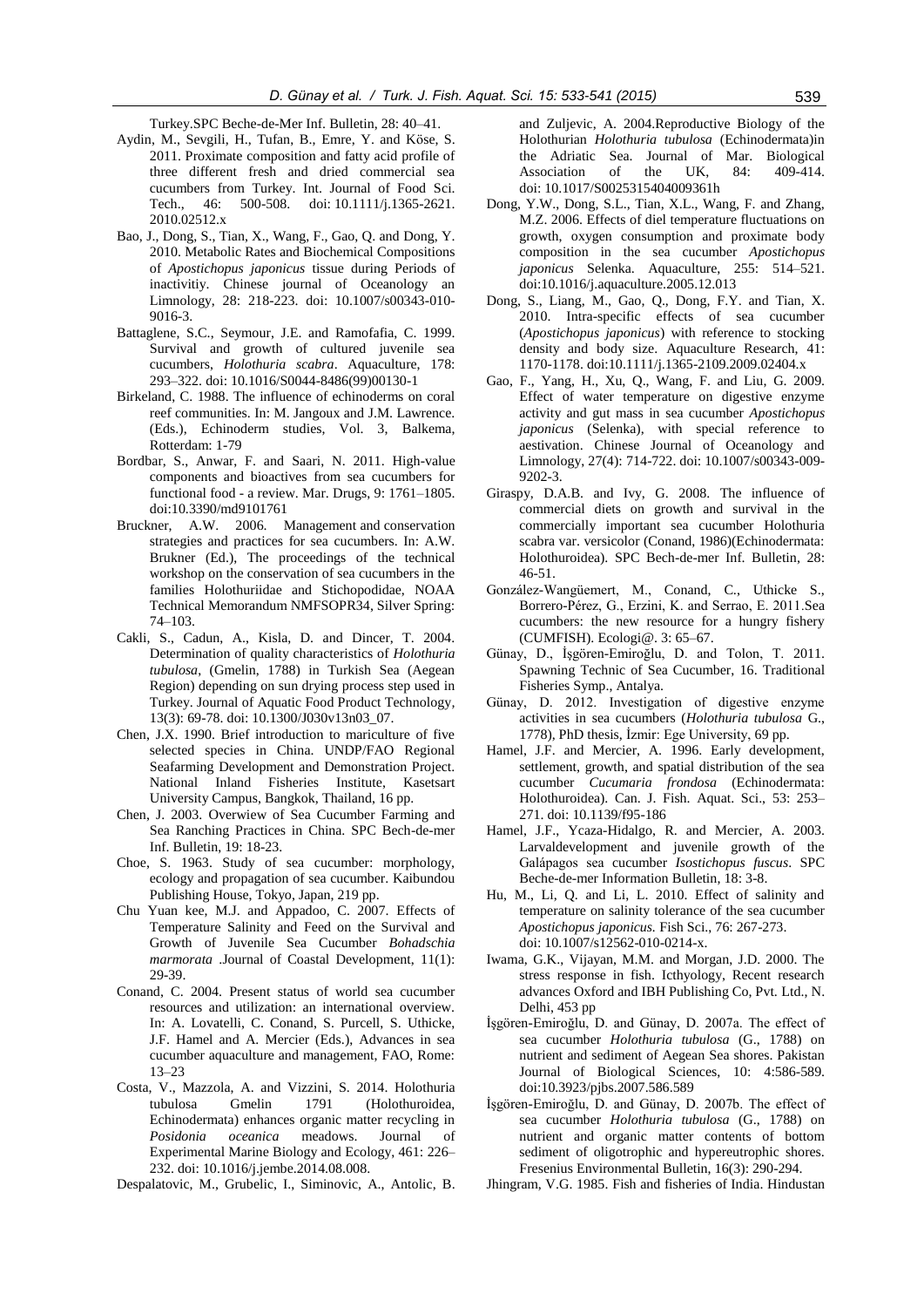publishing cooperation, Debhi, India, 953 pp.

- Kashenko, S.D. 2002. Reactions of the larvae of the sea cucumber *Apostichopus japonicus* to sharp desalination of surface water. A laboratory study. SPC Beche-de-mer Inf. Bull., 16: 11–15.
- Kazanidis, G., Lolas1, A. and Vafidis, D. 2014. Reproductive cycle of the traditionally-exploited 1 sea cucumber *Holothuria tubulosa* (Holothuroidea: Aspidochirotida) in Pagasitikos Gulf, western Aegean Sea, Greece. Turkish Journal of Zoology, 38: 306- 315. doi:10.3906/zoo-1302-31
- Kitano, M., Kurata, K., Kozuki, Y., Murakami, H., Yamasaki, T., Yoshida, H. and Sasayama H. 2003. Effects of deposit feeder *Stichopus japonicus* on algal bloom and organic matter contents of bottom sediments of the Enclosed Sea, Mar. Pollution Bul., 47: 118-125. doi: 10.1016/S0025-326X(02)00411-3
- Kuganathan, S. 2014. Sea Cucumber Status And Culture Potential In The Jaffna Lagoon, Sri Lanka, Harikanan Ltd. Press, Jaffna, Sri Lanka, 109 pp.
- Landau, M. 1992. Introduction to Aquaculture. John Wiley & Sons, Inc., New York, 440 pp.
- Laxminarayana, A. 2005. Induced spawning and larval rearingof the sea cucumbers, *Bohadschia marmorata*  and *Holothuria atra* in Mauritius. SPC Beche-de-mer Information Bulletin, 22: 48-52.
- Lavitra, T., Fohy, N., Gestin, P.G., Rasolofonirina, R. and Eeckhaut, I. 2010. Effect of water temperature on the survival and growth of endobenthic *Holothuria scabra* (Echinodermata: Holothuroidea) juveniles reared in outdoor ponds. SPC Beche-de-mer Information Bulletin, 30: 25-28.
- Liu, Y., Dong, S., Tian, X., Wang, F. and Gao, Q. 2010. The effect of different macroalgae on the growth of sea cucumbers (*Apostichopus japonicus*, Selenka). Aquaculture Research, 41(11): 881–885. doi: 10.1111/j.1365-2109.2010.02582.x
- Lovatelli, A., Conand, C., Purcell, S.W., Uthicke, S., Hamel, J.F. and Mercier, A. 2004, Advances in sea cucumber aquaculture and management, FAO fisheries and aquaculture technical paper no. 463, FAO, Rome, 423 pp.
- Massin C. and Jangoux M. 1976. Observations écologiques sur *Holothuria tubulosa, H. poli* et *H. forskali* (Echinodermata, Holothuroidea) et comportement alimentaire de *H. tubulosa*. Cahiers de Biologie Marine*,*18: 45–59.
- Mezali, K., Zupo, V., Francour, P. 2006. Population dynamics of *Holothuria* (*Holothuria*) *tubulosa* and *Holothuria* (*Lessonothuria*) *polii* of an Algerian *Posidonia oceanica* meadow. Biol. Mar. Medit., 13(4): 158-161.
- Mezali, K., Soualili, D.L., Neghli, L. and Conand, C. 2014. Reproductive cycle of the sea cucumber *Holothuria (Platyperona) sanctori* (Holothuroidea: Echinodermata) in the southwestern Mediterranean Sea: Interpopulation variability. Invertebrate Reproduction and Development., 58(3): 179-189. doi: 10.1080/07924259.2014.883337.179-189.
- Moriarty, D.J.W. 1982. Feeding of Holothuria atra and *Stichopus chloronotus* on bacteria, organic carbon and organic nitrogen in sediments of the Great Barrier Reef. Ausr. J. Mar. Freshwat. Res., 33: 255-263. doi:10.1071/MF9820255
- Nehring, K. 1960. Agriculture chemische untersuchungs methoden fürdünge-und futtermittel. Böden und

milch, Verlag Paul Parey, Hamburg und Berlin, 152 pp.

- Nikolosky, G.V. 1963. The ecology of fishes. Academic Press, London, U.K, 352 pp.
- Purcell, S. 2010. Managing Sea Cucumber Fisheries with an Ecosystem Approach. FAO Fisheries and Aquaculture Technical Paper no: 520. Rome, 157 pp
- Purcell S.W., Hair, C.A. and Mills, D.J. 2012. Sea cucumber culture, farming and sea ranching in the tropics: Progress, problems and opportunities, Aquaculture, 368–369: 68–81. doi: 10.1016/j.aquaculture.2012.08.053
- Purcell S.W., Lovatelli, A. and Pakoa, K., 2014. Constraints and solutions for managing Pacific Island sea cucumber fisheries with an ecosystem approach, Marine Policy 45: 240–250. [doi:10.1016/j.marpol.](http://dx.doi.org/10.1016/j.marpol.2013.11.005) [2013.11.005](http://dx.doi.org/10.1016/j.marpol.2013.11.005)
- Schillaci, D., Cusimano, M.G., Cunsolo, V., Saletti R., Russo, D., Vazzana, M., Vitale, M. and Arizza, V. 2013. Immune mediators of sea-cucumber Holothuria tubulosa (Echinodermata) as source of novel antimicrobial and anti-staphylococcal biofilm agents. AMB Express, 3(35): 1-10. doi:10.1186/2191-0855-3- 35.
- Seeruttun, R., Appadoo, C., Laxminarayana, A. and Codabaccus, B. 2007. A study on the factors influding the growth and survival of juvenile sea cucumber, *Holothuria atra*, under laboratory conditions National Ocean Science Forum 2007 Programme and Abstracts, 13 pp.
- Seo, J.Y. and Lee, S.M. 2011. Optimum dietary protein and lipid levels for growth of juvenile sea cucumber *Apostichopus japonicus*. Aquaculture Nutrition, 17: 56-61. doi: 10.1111/j.1365-2095.2009.00728.x
- Seo, J.-Y., Shin, I.-S. and Lee, S.-M. 2011. Effect of various protein sources in formulated diets on the growth and body composition of juvenile sea cucumber *Apostichopus japonicus* (Selenka). Aquaculture Research, 42: 623-627. doi:10.1111/j.1365-2109. 2010.02653.x
- Sicuro, B. and Levine, J. 2011. Sea cucumber in the Mediterranean: a potential species for aquaculture in the Mediterranean. Rev. Fish. Sci., 19: 299-304. doi: 10.1080/10641262.2011.598249
- Sicuro, B., Piccinno, M., Gai, F., Abete, M.C., Danieli, A., Daprà, F., Mioletti, S. and Vilella, S. 2012. Food quality and safety of Mediterranean sea cucumbers *Holothuria tubulosa* and *Holothuria polii* in Southern Adriatic Sea. Asian Journal of Animal and Veterinary Advances, 7(9): 851–859. doi: 10.3923/ajava.2012. 851.859
- Slater, M.J., Jeffs, A.G. and Carton, A.G. 2009. The use of the waste from green-lipped mussels as a food source for juvenile sea cucumber, Australostichopus mollis. Aquaculture, 292(3): 219-224. doi:10.1016/j. aquaculture.2009.04.027
- Sun, H., Liang M., Yan J. and Chen, B. 2004. Nutrient requirements and growth of the sea cucumber, *Apostichopus japonicus*. In: A. Lovatelli, C. Conand, S. Purcell, S. Uthicke, J.-F. Hamel and A. Mercier (Ed), Advances in sea Cucumber Aquaculture and Management, FAO, Rome: 327-331.
- Toral-Granda, V., Lovatelli, A. and Vasconcellos, M. 2008. Sea Cucumbers. A Global Review on Fishery and Trade. FAO Fisheries Technical Paper. No. 516. FAO, Rome.